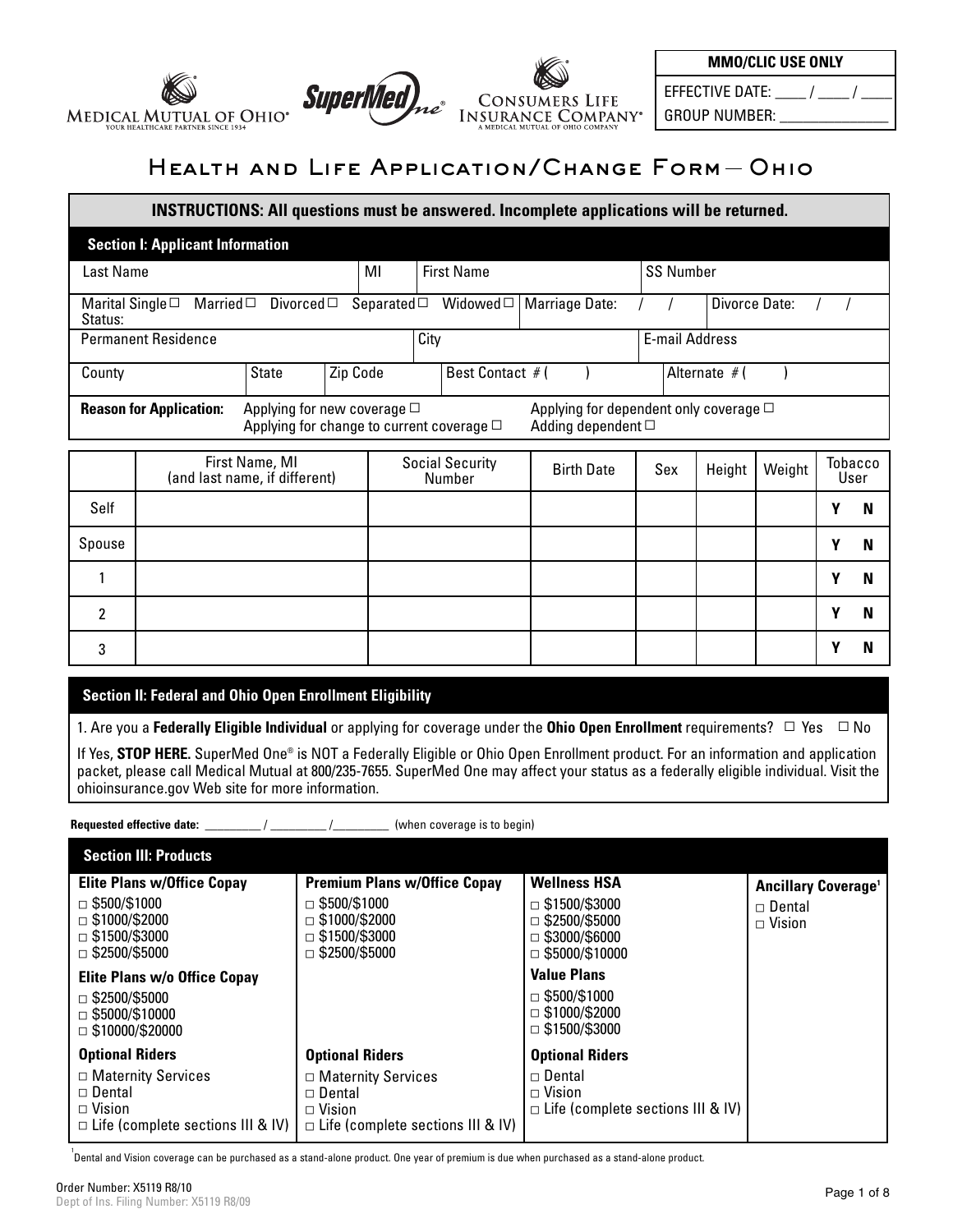| <b>Section III: Products (continued)</b>                                                                                                                                                                                                                                            |  |  |  |  |  |
|-------------------------------------------------------------------------------------------------------------------------------------------------------------------------------------------------------------------------------------------------------------------------------------|--|--|--|--|--|
| Applicant Basic Life Insurance<br>$\Box$ \$10,000<br>$\Box$ \$20,000<br>$\Box$ \$30,000<br>$\Box$ \$40,000<br>$\Box$ \$50,000                                                                                                                                                       |  |  |  |  |  |
| Spouse Basic Life Insurance<br>$\Box$ \$10,000<br>$\square$ \$20,000<br>$\Box$ \$30,000<br>$\Box$ \$40,000<br>$\Box$ \$50,000                                                                                                                                                       |  |  |  |  |  |
| Dependent Life Insurance<br>$\Box$ \$10,000                                                                                                                                                                                                                                         |  |  |  |  |  |
| Do you, the applicant, own an existing life policy or annuity contract? $\Box$ Yes $\Box$ No (answer by checking one)<br>If you answered "YES" to the above questions, inform the agent who will provide you an "Important Notice: Appendix A,<br>which you must read and complete. |  |  |  |  |  |
| By applying for this proposed life policy, do you intend to replace, discontinue or change any existing life policy or annuity contract?<br>$\Box$ Yes $\Box$ No (answer by checking one)                                                                                           |  |  |  |  |  |
| It is understood and agreed that this application shall be made part of the Policies for which application is made, and it is<br>further understood:                                                                                                                                |  |  |  |  |  |

- (1) Basic Life and Dependent Life are subject to the approval of Consumers Life Insurance Company (CLIC), and nothing contained herein shall be binding upon Consumers Life until this application is approved and accepted at CLIC's home office.
- (2) No waiver or change will bind CLIC unless signed by an Executive Officer of CLIC.

## **Section IV: Applicant Beneficiary Designation**

If two or more primary beneficiaries are named, and you do not list benefit percentages, proceeds will be paid in equal shares to the named primary beneficiaries who survive you. If no primary beneficiary survives you, proceeds will be paid to the contingent beneficiary(ies). If you list benefit percentages, the total must equal 100%.

| <b>LAST NAME</b> | <b>FIRST NAME</b> | <b>DATE OF BIRTH</b> | <b>RELATIONSHIP</b> | <b>BENEFIT %</b> |
|------------------|-------------------|----------------------|---------------------|------------------|
| Primary          |                   |                      |                     | $\%$             |
| Primary          |                   |                      |                     | $\%$             |
| Contingent       |                   |                      |                     | $\%$             |
| Contingent       |                   |                      |                     | $\%$             |

## **Spouse Beneficiary Designation**

If two or more primary beneficiaries are named, and you do not list benefit percentages, proceeds will be paid in equal shares to the named primary beneficiaries who survive you. If no primary beneficiary survives you, proceeds will be paid to the contingent beneficiary(ies). If you list benefit percentages, the total must equal 100%. (If no beneficiary is designated, then the Applicant is the beneficiary of proceeds from spouse or child coverage.)

| <b>LAST NAME</b> | <b>FIRST NAME</b> | <b>DATE OF BIRTH</b> | <b>RELATIONSHIP</b> | <b>BENEFIT %</b> |
|------------------|-------------------|----------------------|---------------------|------------------|
| Primary          |                   |                      |                     | $\%$             |
| Primary          |                   |                      |                     | $\%$             |
| Contingent       |                   |                      |                     | $\%$             |
| Contingent       |                   |                      |                     | $\frac{0}{0}$    |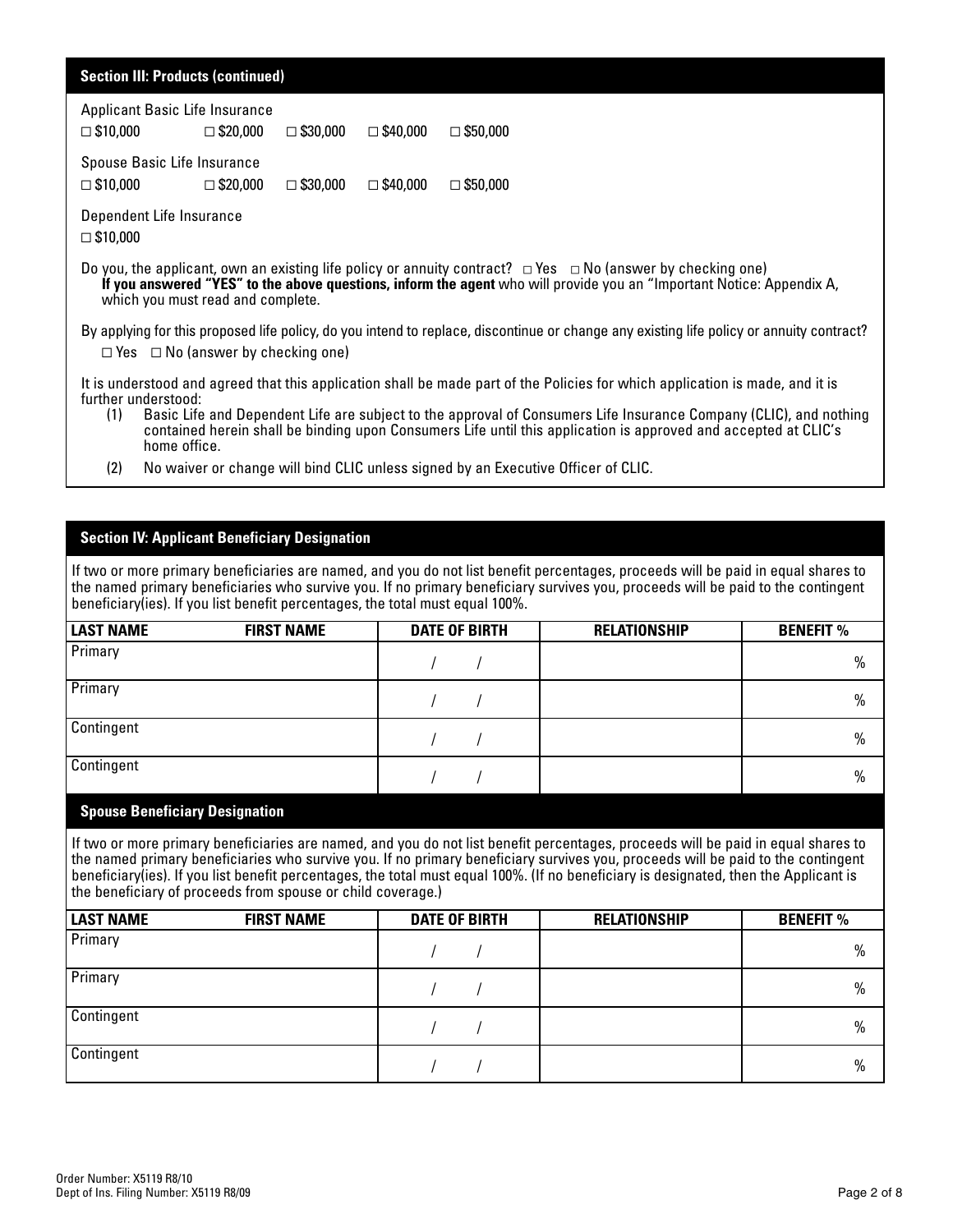#### **Section V: OTHER COVERAGE INFORMATION**

1. Does **ANY PERSON TO BE COVERED** have any other type of health insurance (Accident, Medicare, Medicaid, etc.) or is **ANY PERSON TO BE COVERED** currently applying for any other health insurance? If yes, please complete the following:  $\Box$  Yes  $\Box$  No

| <b>NAME</b> | <b>TYPE</b> | <b>NAME OF INSURANCE COMPANY</b> |
|-------------|-------------|----------------------------------|
|             |             |                                  |
|             |             |                                  |
|             |             |                                  |
|             |             |                                  |

2. Has **ANY PERSON TO BE COVERED** been insured by another health plan within the last 63 days? If yes, please complete the following:  $\Box$  Yes  $\Box$  No

| <b>NAME</b> | <b>NAME OF INSURANCE COMPANY</b> | <b>DATES OF COVERAGE</b> |     |
|-------------|----------------------------------|--------------------------|-----|
|             |                                  | From:                    | lo: |
|             |                                  | From:                    | To: |
|             |                                  | From:                    | To: |
|             |                                  | From:                    | lo: |
|             |                                  |                          |     |

# **Section VI: MEDICAL ELIGIBILITY**

**IMPORTANT:** Your Medical history will determine eligibility. Please answer all medical eligibility questions completely. Use additional paper, if necessary. Incomplete applications will be returned.

A. Are **YOU,** your **SPOUSE** or any **DEPENDENT** currently pregnant, an expectant parent, or in the process of adoption **(even if not named on this application)?** □ Yes □ No

Name Due Date is a state of the contract of the Date of the Date of the Date of the Date of the Date of the Date

B. Does ANY PERSON TO BE COVERED have a condition covered by Workers' Compensation? □ Yes □ No

| <b>NAME</b> | <b>WORKERS' COMPENSATION NUMBER</b> | <b>MEDICAL CONDITION</b> |
|-------------|-------------------------------------|--------------------------|
|             |                                     |                          |
|             |                                     |                          |
|             |                                     |                          |
|             |                                     |                          |
|             |                                     |                          |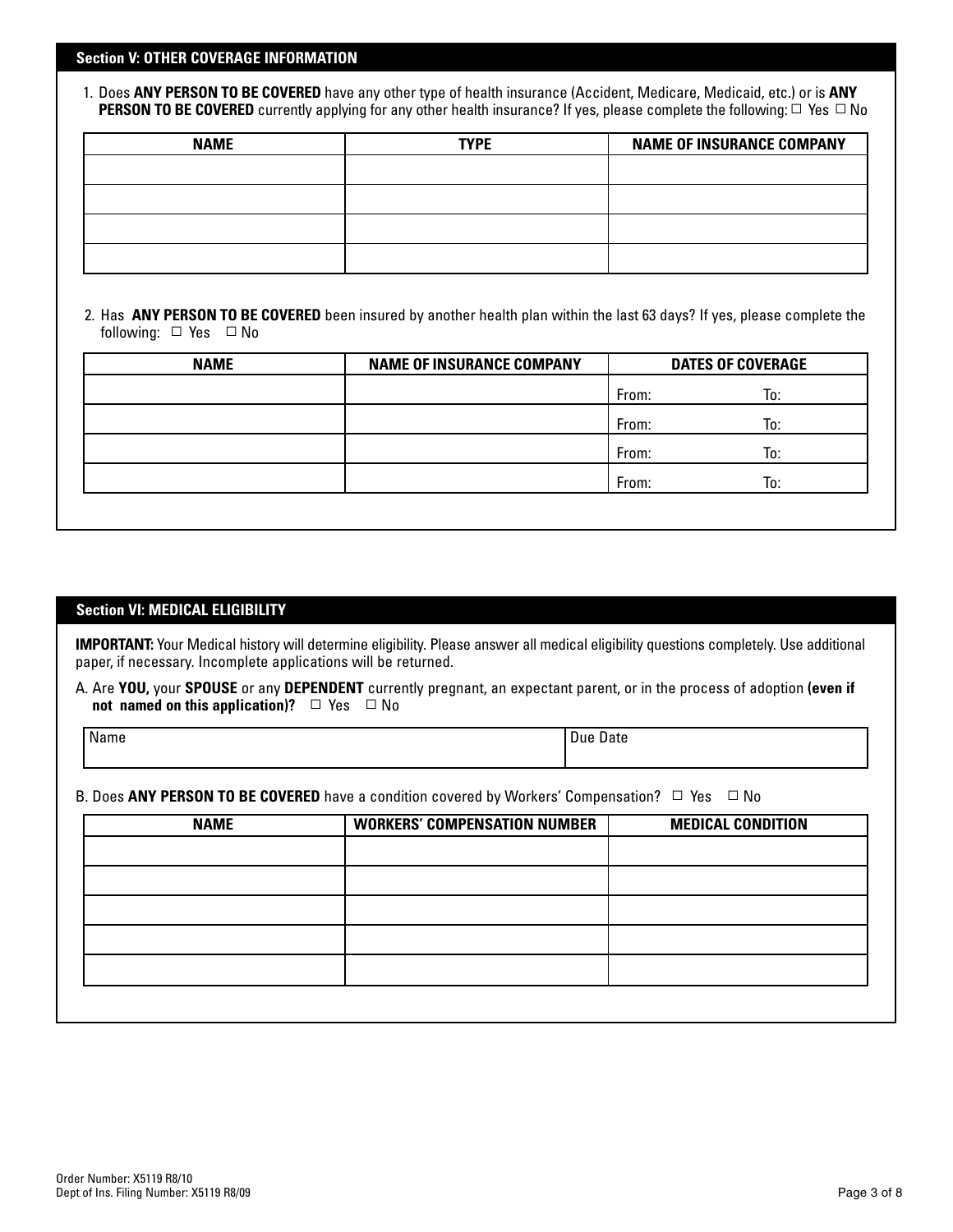#### **Section VI: MEDICAL ELIGIBILITY (continued)**

C. Has **ANY PERSON TO BE COVERED** within the past ten years been treated for, diagnosed as having, hospitalized, had surgery, been recommended for future surgery, diagnostic testing (excluding HIV and AIDS) or medical treatment or thought you should seek medical advice for any of the following conditions? Each condition must be checked  $(\sqrt)$  yes or no.

> **YES NO**  $\Box$  $\Box$  $\Box$

 $\Box$  $\Box$  $\Box$ 

 $\Box$  $\Box$  $\Box$  $\Box$  $\Box$  $\Box$  $\Box$  $\Box$  $\Box$  $\Box$  $\Box$  $\Box$  $\Box$  $\Box$  $\Box$  $\Box$  $\Box$  $\Box$  $\Box$ 

 $\Box$  $\Box$  $\Box$  $\Box$  $\Box$  $\Box$  $\Box$  $\Box$  $\Box$  $\Box$  $\Box$  $\Box$  $\Box$  $\Box$  $\Box$  $\Box$  $\Box$  $\Box$  $\Box$ 

| <b>CONDITION</b><br>1. Abnormal Pap Smears<br>2. Allergies<br>3. Alzheimer's Disease<br>4. Anemia (Type: _____________) □<br>5. Aneurysm<br>6. Anorexia/Bulimia<br>7. Arthritis (Type: _______________) □<br>8. Asthma<br>9. Back Sprains/Strains<br>10. Bronchitis<br>11. Bursitis<br>12. Cancer (Type: ______________) □<br>13. Cardiomyopathy<br>14. Carotid Artery Disease<br>15. Carpel Tunnel Syndrome<br>16. Cataracts<br>17. Cerebral Palsy<br>18. Cholesterol (High)<br>19. COPD or Emphysema<br>20. Cirrhosis of the Liver<br>21. Colitis (Including Ulcerative)<br>22. Colon Polyps<br>23. Congenital Disorders<br>24. Congestive Heart Failure<br>25. Coronary Artery Disease | <b>YES NO</b><br>П<br>□<br>$\Box$<br>$\Box$<br>□<br>$\Box$<br>$\Box$<br>$\Box$<br>$\Box$<br>$\Box$<br>□<br>$\Box$<br>□<br>П<br>□<br>□<br>□<br>□<br>$\Box$<br>□<br>□<br>□ | $\Box$<br>□<br>$\Box$<br>□<br>$\Box$<br>$\Box$<br>$\Box$<br>$\Box$<br>□<br>□<br>$\Box$<br>□<br>$\Box$<br>□<br>□<br>□<br>□<br>□<br>□<br>□<br>□<br>$\Box$<br>□<br>□<br>$\Box$ | <b>CONDITION</b><br>32. Diverticulitis/Diverticulosis<br>33. Down's Syndrome<br>34. Drug/Alcohol Abuse<br>(Including Arrests/<br>Convictions)<br>35. Endometriosis<br>36. Fibrocystic Breast Disease<br>37. Fibromyalgia<br>38. Gallbladder Disease<br>39. Gastric Reflux (GERD)<br>40. Gastric Bypass / Banding<br>41. Gout<br>42. Graves Disease<br>43. Growth Deficiency<br>44. Heart Attack<br>45. Heart Bypass Grafting<br>46. Heart Murmur<br>47. Heart Palpitations/<br>Arrhythmia<br>48. Heart Valve Disorders<br>49. Hemorrhoids<br>50. Hemophilia<br>51. Hydrocephalus/Shunt<br>52. Hypertension<br>(High Blood Pressure) |  |
|-------------------------------------------------------------------------------------------------------------------------------------------------------------------------------------------------------------------------------------------------------------------------------------------------------------------------------------------------------------------------------------------------------------------------------------------------------------------------------------------------------------------------------------------------------------------------------------------------------------------------------------------------------------------------------------------|--------------------------------------------------------------------------------------------------------------------------------------------------------------------------|-----------------------------------------------------------------------------------------------------------------------------------------------------------------------------|-------------------------------------------------------------------------------------------------------------------------------------------------------------------------------------------------------------------------------------------------------------------------------------------------------------------------------------------------------------------------------------------------------------------------------------------------------------------------------------------------------------------------------------------------------------------------------------------------------------------------------------|--|
| (Including Angina and<br>Angioplasty)<br>26. Coronary Insufficiency<br>27. Crohns Disease<br>28. Cystic Fibrosis<br>29. Cystitis (Chronic or<br>interstitial)<br>30. Cysts, Tumors or Growths<br>31. Diabetes/<br><b>Blood Sugar Disorder</b><br>Last 3 Blood Sugars & Dates:<br>$\overline{1}$<br>$\begin{tabular}{c} 3) \end{tabular}$                                                                                                                                                                                                                                                                                                                                                  | $\Box$<br>Π<br>$\Box$<br>$\Box$<br>п<br>□<br>$\Box$                                                                                                                      | $\Box$<br>$\Box$<br>$\Box$<br>$\Box$<br>□<br>□<br>$\Box$                                                                                                                    | Last 3 Pressures & Dates:<br>$\overline{1}$<br>53. Ileostomy/Colostomy<br>54. Infertility<br>55. Irritable Bowel Syndrome<br>56. Joint Replacement<br>57. Kidney Failure<br>58. Kidney Stones<br>59. Liver Disorders/Hepatitis<br>60. Lou Gehrig's Disease (ALS)<br>61. Meningitis<br>62. Menstrual Disorders<br>(including Abnormal<br>Cycles/Uterine Bleeding)                                                                                                                                                                                                                                                                    |  |

| CONDITION                          | YES    | N0     |
|------------------------------------|--------|--------|
| 63. Mental Health Disorders        | □      | п      |
| (Including Depression,             |        |        |
| Anxiety, ADD/ADHD and              |        |        |
| counseling)                        |        |        |
| 64. Migraines                      | □      | □      |
| 65. Multiple Sclerosis             | $\Box$ | П      |
| 66. Muscular Dystrophy             | $\Box$ | $\Box$ |
| 67. Organ Transplant/Failure       | $\Box$ | $\Box$ |
| 68. Osteoporosis                   | $\Box$ | $\Box$ |
| 69. Otitis Media (ear infections)  | $\Box$ | $\Box$ |
| 70. Ovarian Cyst/Polycystic        | П      | □      |
| <b>Ovarian Disease</b>             |        |        |
| 71. Pacemaker Implantation         | □      | □      |
| 72. Pancreatitis                   | $\Box$ | □      |
| 73. Paralysis                      | $\Box$ | $\Box$ |
| 74. Parkinson's Disease            | $\Box$ | $\Box$ |
| 75. Peptic/Gastric Ulcer           | П      | $\Box$ |
| 76. Peripheral Vascular Disease    | $\Box$ | $\Box$ |
| 77. Phlebitis/Blood Clot           | П      | $\Box$ |
| 78. Polycystic Kidney Disease      | $\Box$ | □      |
| 79. Prostate Disorders             | $\Box$ | $\Box$ |
| 80. Schizophrenia/Bipolar          | $\Box$ | □      |
| 81. Scleroderma                    | $\Box$ | $\Box$ |
| 82. Seizure Disorder/Epilepsy      | П      | $\Box$ |
| 83. Sexually Transmitted Disease □ |        | □      |
| 84. Skin Conditions (includes      | п      | $\Box$ |
| Acne, Psoriasis, Rosacea,          |        |        |
| Nail Fungus, Eczema)               |        |        |
| 85. Sleep Apnea                    | п      | □      |
| 86. Spina Bifida Cystica/Occulta □ |        | П      |
| 87. Spinal Disorders/              | П      | $\Box$ |
| Disc Disease                       |        |        |
| 88. Stroke                         | □      | □      |
| 89. Suicide Attempts/              | $\Box$ | П      |
| <b>Psych Admits</b>                |        |        |
| 90. Systemic Lupus                 | □      | □      |
| 91. Tendonitis                     | $\Box$ | □      |
| 92. Thyroid Disorder               | $\Box$ | $\Box$ |
| 93. TMJ                            | $\Box$ | $\Box$ |
| 94. Tonsillitis                    | $\Box$ | $\Box$ |
| 95. Transient Ischemic             | $\Box$ | $\Box$ |
| Attacks (TIA)                      |        |        |
| 96. Varicose Veins                 | □      | □      |
|                                    |        |        |

D. In the past ten years, has **ANY PERSON TO BE COVERED** been treated, advised to seek treatment or considered treatment, been diagnosed, undergone surgery, been confined to a hospital, consulted a physician, or taken prescription medication for any illness, injury, medical abnormality or mental or emotional condition not stated in questions A-C? ▫ Yes ▫ No

 $\Box$  $\Box$  $\Box$  $\Box$  $\Box$  $\Box$  $\Box$  $\Box$  $\Box$  $\Box$ 

 $\Box$  $\Box$  $\Box$  $\Box$  $\Box$  $\Box$  $\Box$  $\Box$  $\Box$  $\Box$ 

E. Has **ANY PERSON TO BE COVERED** ever been diagnosed as having AIDS, or an AIDS-related condition or had a positive test result on an HIV test?

 $\Box$  Yes  $\Box$  No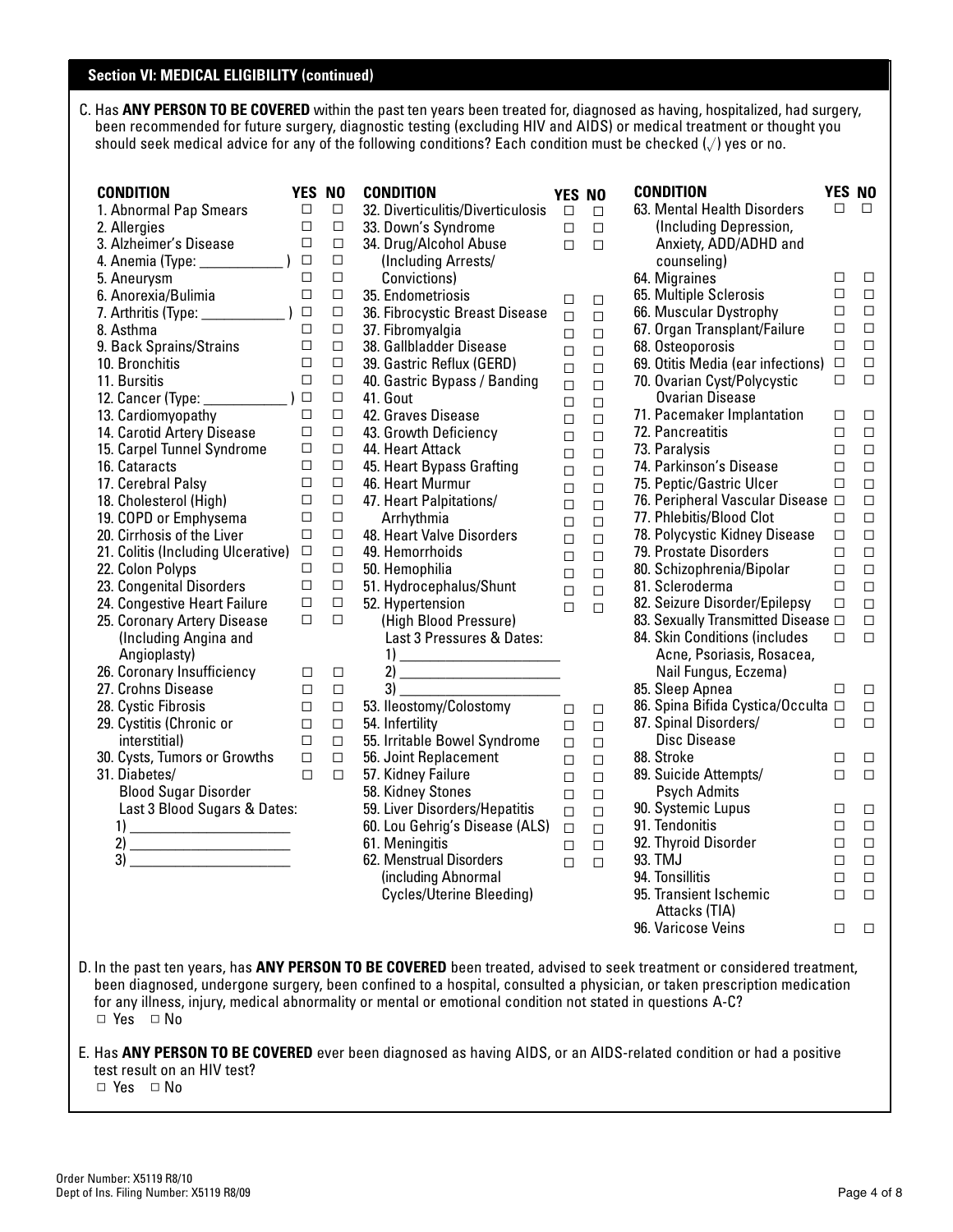If any Medical Eligibility questions (B, C1-C96, D, E) are checked "YES", please explain below, (use additional paper, if necessary). Indicate all details of the injury, ailment or condition. Include items such as specific location of condition (example: right knee), diagnosis, type of treatment and hospitalization.

| <b>QUESTION</b><br><b>NUMBER</b> | <b>PATIENT</b><br><b>FIRST</b><br><b>NAME</b> | <b>DETAILS OF CONDITION</b><br><b>AND CURRENT STATUS</b>            | <b>MEDICATION</b><br><b>DOSAGE AND</b><br><b>DATES USED</b> | <b>HOSPITALIZED</b><br><b>OR SURGERY?</b> | <b>PHYSICIAN</b><br><b>NAME</b> | <b>TREATMENT</b><br><b>DATES</b> |
|----------------------------------|-----------------------------------------------|---------------------------------------------------------------------|-------------------------------------------------------------|-------------------------------------------|---------------------------------|----------------------------------|
| EXAMPLE: H18                     | Mark                                          | High cholesterol controlled<br>by medication.<br>Current LDL < 170. | Crestor 20<br>mg/day<br>9/2002 to current                   | No                                        | Dr. John Doe                    | $6/02 - 9/04$                    |
|                                  |                                               |                                                                     |                                                             |                                           |                                 |                                  |
|                                  |                                               |                                                                     |                                                             |                                           |                                 |                                  |
|                                  |                                               |                                                                     |                                                             |                                           |                                 |                                  |
|                                  |                                               |                                                                     |                                                             |                                           |                                 |                                  |
|                                  |                                               |                                                                     |                                                             |                                           |                                 |                                  |
|                                  |                                               |                                                                     |                                                             |                                           |                                 |                                  |
|                                  |                                               |                                                                     |                                                             |                                           |                                 |                                  |
|                                  |                                               |                                                                     |                                                             |                                           |                                 |                                  |
|                                  |                                               |                                                                     |                                                             |                                           |                                 |                                  |
|                                  |                                               |                                                                     |                                                             |                                           |                                 |                                  |
|                                  |                                               |                                                                     |                                                             |                                           |                                 |                                  |
|                                  |                                               |                                                                     |                                                             |                                           |                                 |                                  |
|                                  |                                               |                                                                     |                                                             |                                           |                                 |                                  |
|                                  |                                               |                                                                     |                                                             |                                           |                                 |                                  |
|                                  |                                               |                                                                     |                                                             |                                           |                                 |                                  |
|                                  |                                               |                                                                     |                                                             |                                           |                                 |                                  |
|                                  |                                               |                                                                     |                                                             |                                           |                                 |                                  |
|                                  |                                               |                                                                     |                                                             |                                           |                                 |                                  |
|                                  |                                               |                                                                     |                                                             |                                           |                                 |                                  |
|                                  |                                               |                                                                     |                                                             |                                           |                                 |                                  |
|                                  |                                               |                                                                     |                                                             |                                           |                                 |                                  |
|                                  |                                               |                                                                     |                                                             |                                           |                                 |                                  |
|                                  |                                               |                                                                     |                                                             |                                           |                                 |                                  |
|                                  |                                               |                                                                     |                                                             |                                           |                                 |                                  |
|                                  |                                               |                                                                     |                                                             |                                           |                                 |                                  |
|                                  |                                               |                                                                     |                                                             |                                           |                                 |                                  |
|                                  |                                               |                                                                     |                                                             |                                           |                                 |                                  |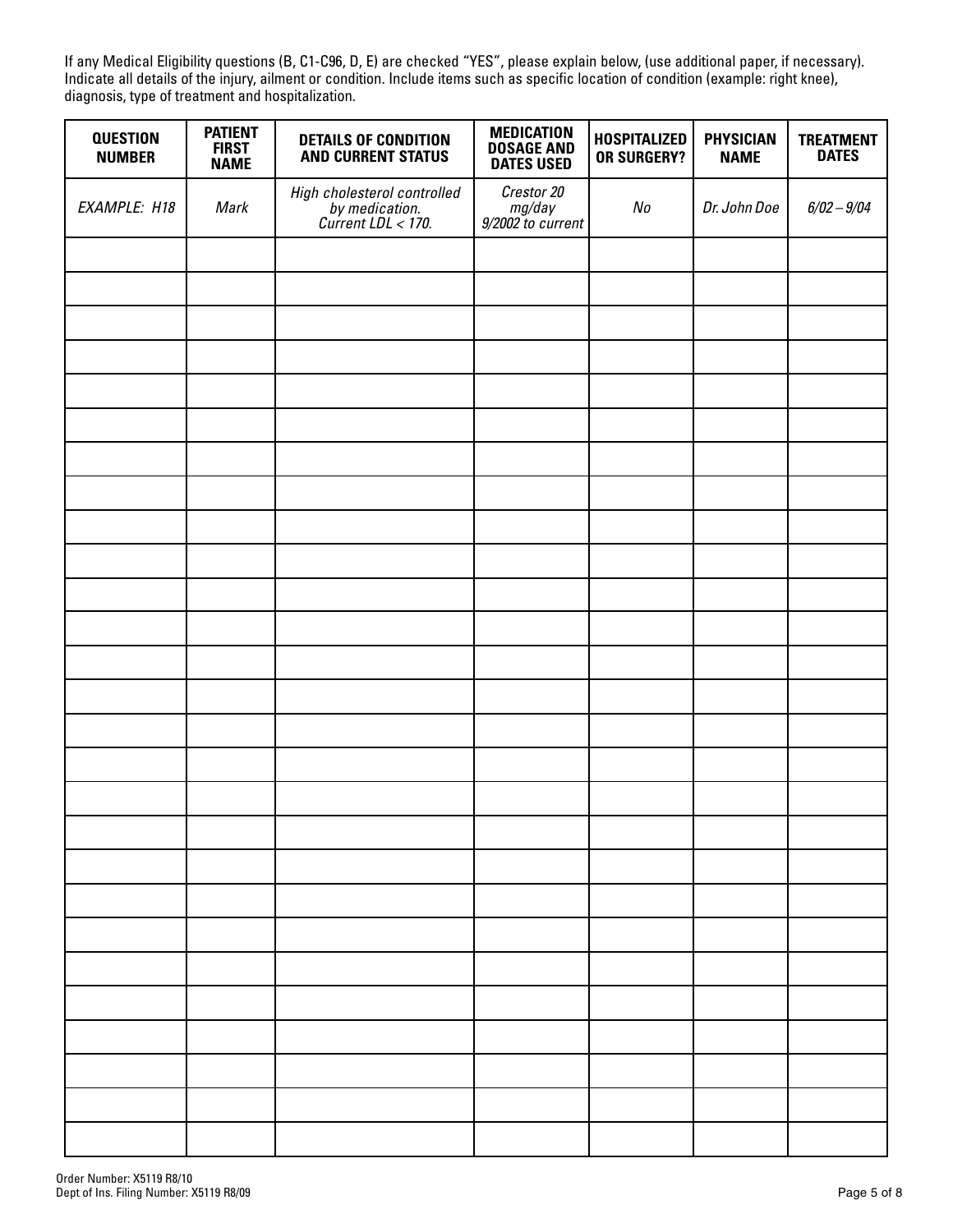#### **CHOOSE ONE:**

# **Section VII: BILLING INFORMATION** ▫ **HOME – Receive monthly premium billings**

#### ▫ **FINANCIAL INSTITUTION – Monthly automatic premium payments**

If you wish to be billed through your financial institution, please complete the following authorization:

I authorize Medical Mutual of Ohio®/Consumers Life Insurance Company® to initiate premium payments from my account. The authorization will remain in effect until Medical Mutual of Ohio/Consumers Life Insurance Company and my financial institution have received written notification from me within a reasonable time period to allow termination of the payment arrangement.

Premiums are to be deducted on 1st business day of the month. (Please note: Not all Financial Institutions allow deductions from a savings account. Please verify this information with your financial institution.)

In case of insufficient funds, a \$20 returned check fee will be applied.

| Name and branch of bank/financial institution |              |          | <b>Account Number</b>         |      |
|-----------------------------------------------|--------------|----------|-------------------------------|------|
| Address                                       |              |          | Account Holder's Name         |      |
| City                                          | <b>State</b> | Zip Code | <b>Transit Routing Number</b> |      |
| <b>Account Holder's Signature</b>             |              |          |                               | Date |

**Please attach a voided check for checking account or a deposit slip for savings account in order for our office to verify the bank information.**

 $\Box$  **CREDIT CARD – Have monthly premium billed to credit card** (charged on 1st business day of the month)

If you wish to be billed through your credit card, please complete the following authorization:

 $\Box$  Mastercard  $\Box$  Visa  $\Box$  Discover  $\Box$  American Express

| Cardholder Name                   | <b>Card Number</b>     |
|-----------------------------------|------------------------|
| Bank Name (if applicable)         | <b>Expiration Date</b> |
| <b>Account Holder's Signature</b> | Date                   |

▫ **LIST BILLING THROUGH EMPLOYER –** is available only to **two or more** employees of a common employer who has agreed to collect the premiums on a monthly basis through payroll deduction and where the employer is not paying any portion of the premium.

| Name of Employer                                                                          | Occupation    |                            |                              |
|-------------------------------------------------------------------------------------------|---------------|----------------------------|------------------------------|
| Address                                                                                   |               | Area Code and Phone Number |                              |
| City                                                                                      | State         | Zip Code                   | <b>HERE</b><br>igra<br>ins   |
| DIFFERENT BILLING ADDRESS - Have home billing sent to a different address                 |               |                            | <b>INSIDED</b><br>USSIT SLII |
| If your mailing address is different than your permanent address, complete the following: |               |                            | <b>ATTACH</b><br>OR DEP(     |
| $\sim$ Nome $(0/0)$                                                                       | $Time + Mean$ | <b>MI</b>                  |                              |

#### ▫ **DIFFERENT BILLING ADDRESS – Have home billing sent to a different address**

| Last Name (C/O) | <b>First Name</b> |          | MI |  |
|-----------------|-------------------|----------|----|--|
| Address         |                   |          |    |  |
| City            | State             | Zip Code |    |  |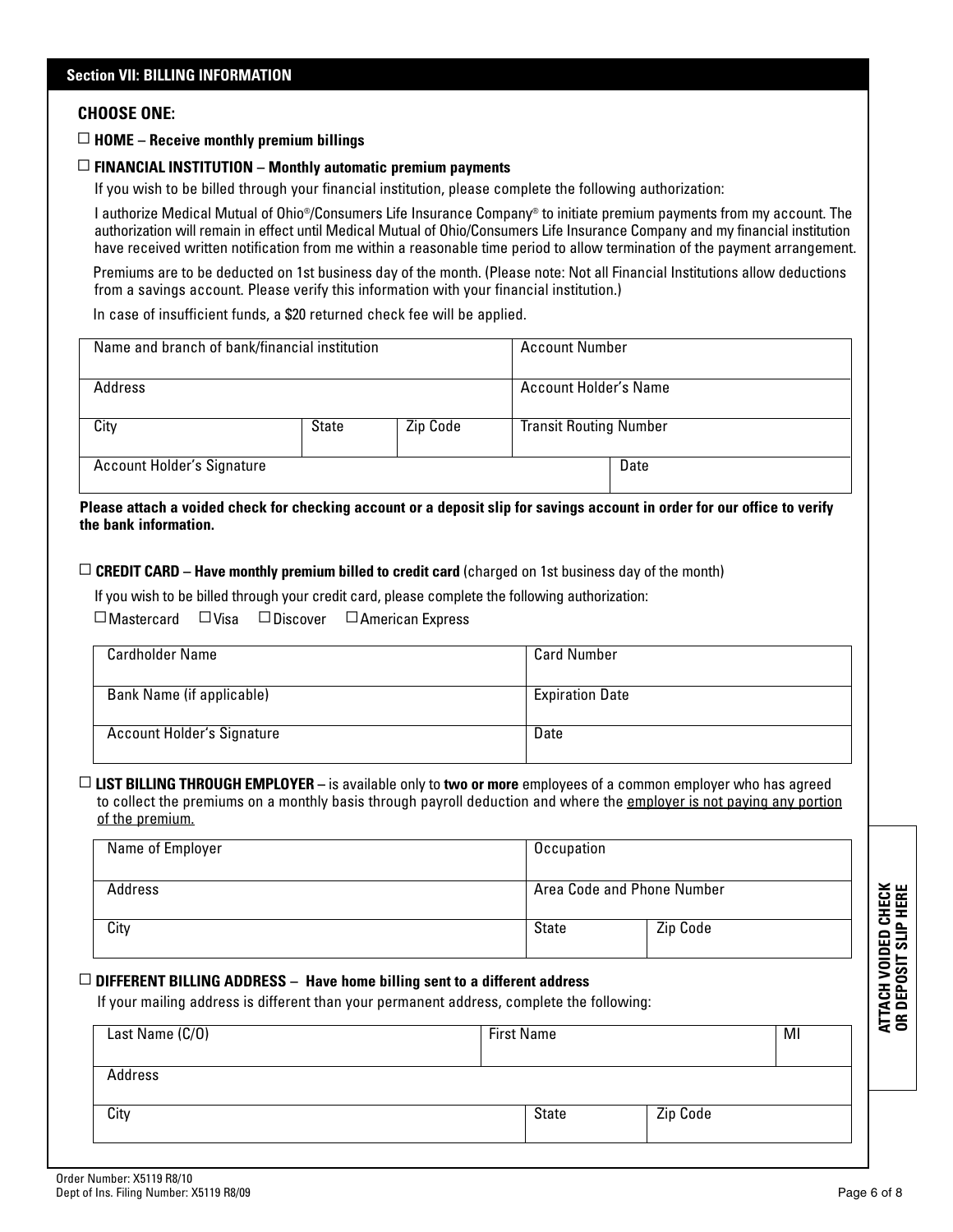#### **Section VIII: TERMS AND CONDITIONS**

**I hereby apply under Medical Mutual of Ohio's (MMO's) Group Trust/Group Association Plan for the health insurance coverage indicated on this application and to Consumers Life insurance Company (CLIC) for the individual policy of life insurance coverage indicated on this application. If applying under the trust, I further agree to participate in such trust and agree to be bound to the relevant terms of the Master Group Contract(s) and the Trust Agreement.**

- 1. I authorize release of information, without limitation, from any medical/medically related facility, prior health insurance carrier, the Medical Information Bureau, Inc. (MIB), prescription history database supplier, government agency or person to MMO/CLIC and/or any affiliates or division of MMO/CLIC: (a) to evaluate this application; (b) to adjudicate claims submitted on behalf of me or my dependents; (c) for utilization review programs to monitor health services or quality improvement activities and/or; (d) for credentialing purposes. I authorize MMO/CLIC to provide a photocopy of this release to any physician or medical institution to obtain records for the purposes stated above. This authorization will be valid for a period of two and one-half years for the purpose of collecting information regarding this Application.
- 2. I agree that a medical examination of me may be required in connection with this Health and Life Insurance Application. I further agree that I, as the Applicant, will be responsible to pay for the medical examination and/or the release of any and all records on behalf of myself, my spouse, and/or the listed dependents.
- 3. By signing below, I represent and warrant as follows: (a) I have thoroughly read and understand this Health and Life Application and the questions asked herein; (b) I have answered each and every question set forth in this Application; (c) all of my answers to each of the questions are accurate, complete and true and (d) I did not sign a blank or partially completed Application. I agree that MMO/CLIC, in their sole discretion, may rescind my policy at any time on the basis of any untrue, inaccurate or incomplete answer to any question in this Application, or any misrepresentation, omission or concealment on this Application, whether intentional or otherwise. I further agree that if a policy is issued, it will be issued by MMO/CLIC in full reliance and in consideration of the information, answers and statements contained herein. I understand that this policy will be medically underwritten.
- 4. I have read the sales materials and understand the plan benefits, exclusions, and limitations as outlined therein. I acknowledge that the managed care features of this health insurance policy (such as the preferred provider organization network) have been explained to my satisfaction. I also understand that I may review a copy of the Master Group Contract(s) and Trust Agreement, if applicable, upon making such a written request to MMO/CLIC.
- 5. No issuance, waiver, modification or change of policy or any of MMO/CLIC rules or amendments shall be binding upon MMO/CLIC unless it is in writing and signed by an authorized officer of MMO/CLIC, as applicable.
- 6. Notice: Certain Pre-Existing Condition limitations will apply.
- 7. I represent that neither I nor my spouse are receiving any form of reimbursement or compensation for this coverage from any employer.
- 8. I also understand that information submitted with this application may require further medical underwriting. If that underwriting discloses additional medical risk I understand that there may be a significant change in the rate charged for this coverage or in certain cases, the coverage may be rescinded. A permanent ID card will be issued following the final review and acceptance of the application. I agree to advise Medical Mutual about any changes in health status that occur between the date I sign this application and the date the coverage becomes effective. I understand that this information may cause the rates to be adjusted or the offer of coverage to be rescinded.
- 9. I understand and agree that I am solely and exclusively responsible for the truth, accuracy and completeness of all of the answers contained in this application. I understand and agree that no agent or broker who may be assisting in the completion of this application has any authority (a) to waive any answer or any portion of any answer to any question on this application or any information MMO/CLIC requests, (b) to advise me that I am not obligated to disclose any condition of which I am aware concerning my health or the health of any dependent included on the application, (c) to make any representation concerning health benefits that are inconsistent with, or different from, any written information provided by MMO/CLIC or (d) to bind MMO/CLIC in any way by making any statement, promise or representation that is not set out in writing in this application or regarding eligibility, benefits or issuance of a policy, (e) to answer any questions in, or insert any information on, this Application on my behalf, or (f) to approve coverage.
- 10. I understand and agree that I am responsible for disclosing all information required by this application, including but not limited to all health conditions and diagnoses of which I am aware. I understand and agree that MMO/CLIC has the exclusive right to determine whether a particular condition or diagnosis is significant, that I do not have the right to evaluate whether a condition or diagnosis should or should not be disclosed on this application and that I am obligated to disclose even those conditions or diagnoses that I do not believe are significant or important.